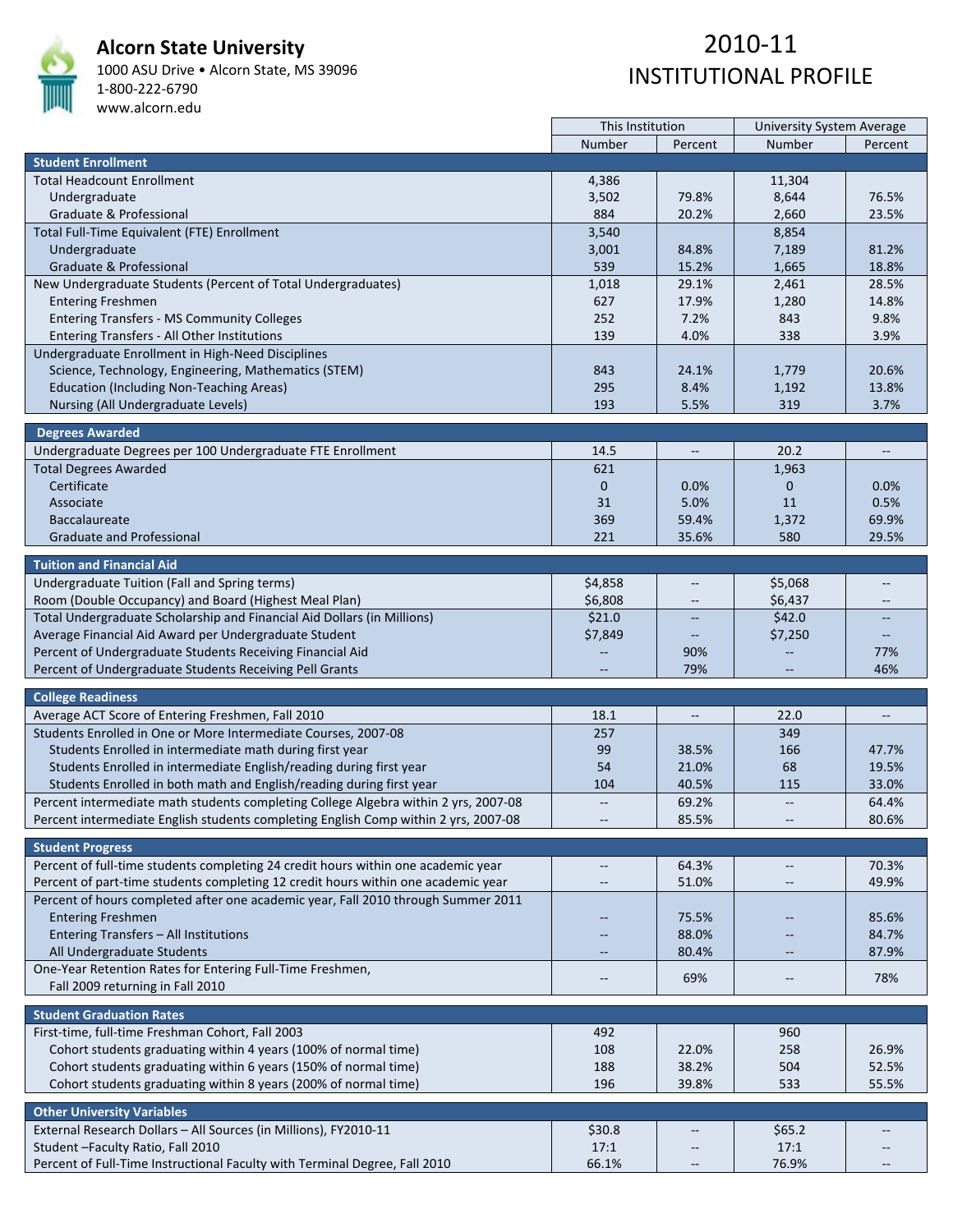

#### **Delta State University**

1003 West Sunflower Road • Cleveland, MS 38733 1‐800‐GOTO‐DSU www.deltastate.edu

|                                                                                     | This Institution         |                          | University System Average |                          |
|-------------------------------------------------------------------------------------|--------------------------|--------------------------|---------------------------|--------------------------|
|                                                                                     | Number                   | Percent                  | <b>Number</b>             | Percent                  |
| <b>Student Enrollment</b>                                                           |                          |                          |                           |                          |
| <b>Total Headcount Enrollment</b>                                                   | 5,231                    |                          | 11,304                    |                          |
| Undergraduate                                                                       | 3,373                    | 64.5%                    | 8,644                     | 76.5%                    |
| Graduate & Professional                                                             | 1,858                    | 35.5%                    | 2,660                     | 23.5%                    |
| Total Full-Time Equivalent (FTE) Enrollment                                         | 3,477                    |                          | 8,854                     |                          |
| Undergraduate                                                                       | 2,649                    | 76.2%                    | 7,189                     | 81.2%                    |
| Graduate & Professional                                                             | 828                      | 23.8%                    | 1,665                     | 18.8%                    |
| New Undergraduate Students (Percent of Total Undergraduates)                        | 986                      | 35.1%                    | 2,461                     | 28.5%                    |
| <b>Entering Freshmen</b>                                                            | 391                      | 13.9%                    | 1,280                     | 14.8%                    |
| <b>Entering Transfers - MS Community Colleges</b>                                   | 382                      | 13.6%                    | 843                       | 9.8%                     |
| Entering Transfers - All Other Institutions                                         | 213                      | 7.6%                     | 338                       | 3.9%                     |
| Undergraduate Enrollment in High-Need Disciplines                                   |                          |                          |                           |                          |
| Science, Technology, Engineering, Mathematics (STEM)                                | 302                      | 10.8%                    | 1,779                     | 20.6%                    |
| <b>Education (Including Non-Teaching Areas)</b>                                     | 514                      | 18.3%                    | 1,192                     | 13.8%                    |
| Nursing (All Undergraduate Levels)                                                  | 51                       | 1.8%                     | 319                       | 3.7%                     |
|                                                                                     |                          |                          |                           |                          |
| <b>Degrees Awarded</b>                                                              |                          |                          |                           |                          |
| Undergraduate Degrees per 100 Undergraduate FTE Enrollment                          | 20.0                     |                          | 20.2                      |                          |
| <b>Total Degrees Awarded</b>                                                        | 893                      |                          | 1,963                     |                          |
| Certificate                                                                         | $\pmb{0}$                | 0.0%                     | $\mathbf 0$               | 0.0%                     |
| Associate                                                                           | $\mathbf{0}$             | 0.0%                     | 11                        | 0.5%                     |
| Baccalaureate                                                                       | 559                      | 62.6%                    | 1,372                     | 69.9%                    |
| <b>Graduate and Professional</b>                                                    | 334                      | 37.4%                    | 580                       | 29.5%                    |
|                                                                                     |                          |                          |                           |                          |
| <b>Tuition and Financial Aid</b>                                                    |                          |                          |                           |                          |
| Undergraduate Tuition (Fall and Spring terms)                                       | \$4,851                  | $\qquad \qquad -$        | \$5,068                   | $\overline{\phantom{a}}$ |
| Room (Double Occupancy) and Board (Highest Meal Plan)                               | \$6,052                  |                          | \$6,437                   | $-$                      |
| Total Undergraduate Scholarship and Financial Aid Dollars (in Millions)             | \$12.0                   | $-$                      | \$42.0                    | $\overline{a}$           |
| Average Financial Aid Award per Undergraduate Student                               | \$5,593                  |                          | \$7,250                   |                          |
| Percent of Undergraduate Students Receiving Financial Aid                           |                          | 73%                      |                           | 77%                      |
| Percent of Undergraduate Students Receiving Pell Grants                             | $-$                      | 47%                      | $-$                       | 46%                      |
|                                                                                     |                          |                          |                           |                          |
| <b>College Readiness</b>                                                            |                          |                          |                           |                          |
| Average ACT Score of Entering Freshmen, Fall 2010                                   | 20.5                     | $-$                      | 22.0                      |                          |
| Students Enrolled in One or More Intermediate Courses, 2007-08                      | 183                      |                          | 349                       |                          |
| Students Enrolled in intermediate math during first year                            | 85                       | 46.4%                    | 166                       | 47.7%                    |
| Students Enrolled in intermediate English/reading during first year                 | 45                       | 24.6%                    | 68                        | 19.5%                    |
| Students Enrolled in both math and English/reading during first year                | 53                       | 29.0%                    | 115                       | 33.0%                    |
| Percent intermediate math students completing College Algebra within 2 yrs, 2007-08 | $\overline{\phantom{a}}$ | 56.1%                    | $\overline{\phantom{a}}$  | 64.4%                    |
| Percent intermediate English students completing English Comp within 2 yrs, 2007-08 |                          | 77.4%                    |                           | 80.6%                    |
|                                                                                     |                          |                          |                           |                          |
| <b>Student Progress</b>                                                             |                          |                          |                           |                          |
| Percent of full-time students completing 24 credit hours within one academic year   | $\overline{\phantom{a}}$ | 67.8%                    | $\overline{a}$            | 70.3%                    |
| Percent of part-time students completing 12 credit hours within one academic year   | $\qquad \qquad -$        | 23.6%                    | $\overline{\phantom{a}}$  | 49.9%                    |
| Percent of credit hours completed after one academic year                           |                          |                          |                           |                          |
| <b>Entering Freshmen</b>                                                            |                          | 73.3%                    |                           | 85.6%                    |
| <b>Entering Transfers</b>                                                           |                          | 73.3%                    |                           | 84.7%                    |
| All Undergraduate Students                                                          |                          | 82.9%                    |                           | 87.9%                    |
| One-Year Retention Rates for Entering Full-Time Freshmen,                           |                          |                          |                           |                          |
| Fall 2009 returning in Fall 2010                                                    |                          | 59%                      | $\overline{\phantom{m}}$  | 78%                      |
|                                                                                     |                          |                          |                           |                          |
| <b>Student Graduation Rates</b>                                                     |                          |                          |                           |                          |
| First-time, full-time Freshman Cohort, Fall 2003                                    | 327                      |                          | 960                       |                          |
| Cohort students graduating within 4 years (100% of normal time)                     | 55                       | 16.8%                    | 258                       | 26.9%                    |
| Cohort students graduating within 6 years (150% of normal time)                     | 147                      | 45.0%                    | 504                       | 52.5%                    |
| Cohort students graduating within 8 years (200% of normal time)                     | 155                      | 47.4%                    | 533                       | 55.5%                    |
|                                                                                     |                          |                          |                           |                          |
| <b>Other University Variables</b>                                                   |                          |                          |                           |                          |
| External Research Dollars - All Sources (in Millions), FY2010-11                    | \$6.1                    | $\overline{\phantom{m}}$ | \$65.2                    | $\qquad \qquad -$        |
| Student-Faculty Ratio, Fall 2010                                                    | 16:1                     |                          | 17:1                      |                          |
| Percent of Full-Time Instructional Faculty with Terminal Degree, Fall 2010          | 64.0%                    | $-$                      | 76.9%                     |                          |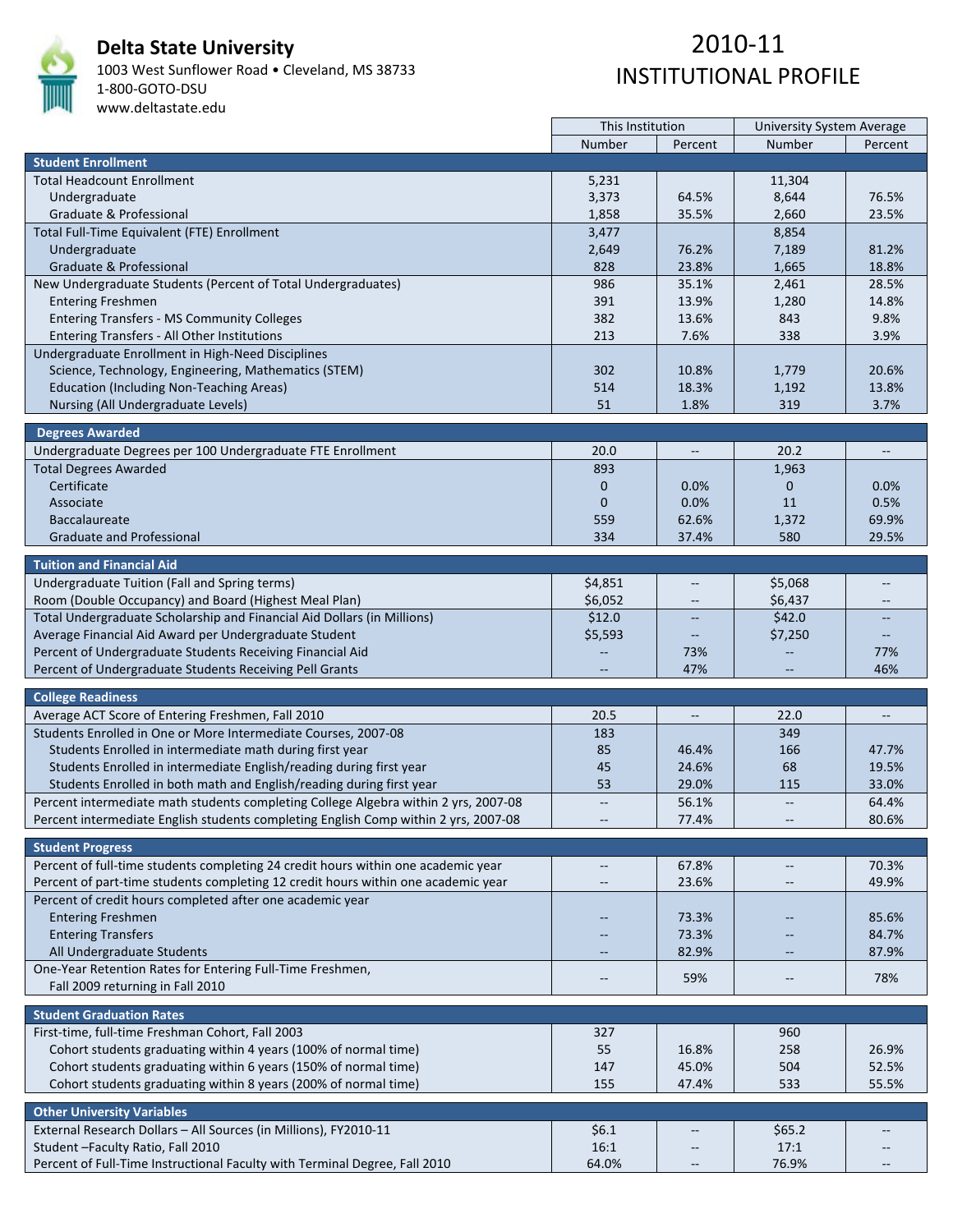

### **Jackson State University**

1400 Lynch Street • Jackson, MS 39217 1‐800‐848‐6817

#### www.jsums.edu

|                                                                                     | This Institution         |                          | <b>University System Average</b> |                          |
|-------------------------------------------------------------------------------------|--------------------------|--------------------------|----------------------------------|--------------------------|
|                                                                                     | Number                   | Percent                  | Number                           | Percent                  |
| <b>Student Enrollment</b>                                                           |                          |                          |                                  |                          |
| <b>Total Headcount Enrollment</b>                                                   | 10,079                   |                          | 11,304                           |                          |
| Undergraduate                                                                       | 7,530                    | 74.7%                    | 8,644                            | 76.5%                    |
| Graduate & Professional                                                             | 2,549                    | 25.3%                    | 2,660                            | 23.5%                    |
| Total Full-Time Equivalent (FTE) Enrollment                                         | 7,346                    |                          | 8,854                            |                          |
| Undergraduate                                                                       | 5,871                    | 79.9%                    | 7,189                            | 81.2%                    |
| Graduate & Professional                                                             | 1,475                    | 20.1%                    | 1,665                            | 18.8%                    |
| New Undergraduate Students (Percent of Total Undergraduates)                        | 1,738                    | 23.1%                    | 2,461                            | 28.5%                    |
| <b>Entering Freshmen</b>                                                            | 964                      | 12.8%                    | 1,280                            | 14.8%                    |
| <b>Entering Transfers - MS Community Colleges</b>                                   | 501                      | 6.7%                     | 843                              | 9.8%                     |
| Entering Transfers - All Other Institutions                                         | 273                      | 3.6%                     | 338                              | 3.9%                     |
| Undergraduate Enrollment in High-Need Disciplines                                   |                          |                          |                                  |                          |
| Science, Technology, Engineering, Mathematics (STEM)                                | 1,773                    | 23.5%                    | 1,779                            | 20.6%                    |
| <b>Education (Including Non-Teaching Areas)</b>                                     | 1,347                    | 17.9%                    | 1,192                            | 13.8%                    |
|                                                                                     |                          |                          | 319                              | 3.7%                     |
| Nursing (All Undergraduate Levels)                                                  |                          |                          |                                  |                          |
| <b>Degrees Awarded</b>                                                              |                          |                          |                                  |                          |
| Undergraduate Degrees per 100 Undergraduate FTE Enrollment                          | 17.1                     | $\qquad \qquad \cdots$   | 20.2                             | $\overline{\phantom{a}}$ |
| <b>Total Degrees Awarded</b>                                                        | 1,501                    |                          | 1,963                            |                          |
| Certificate                                                                         | $\mathbf 0$              | $0.0\%$                  | $\mathbf 0$                      | 0.0%                     |
| Associate                                                                           | $\mathbf{0}$             | 0.0%                     | 11                               | 0.5%                     |
| <b>Baccalaureate</b>                                                                | 1,033                    | 68.8%                    | 1,372                            | 69.9%                    |
| <b>Graduate and Professional</b>                                                    | 468                      | 31.2%                    | 580                              | 29.5%                    |
|                                                                                     |                          |                          |                                  |                          |
| <b>Tuition and Financial Aid</b>                                                    |                          |                          |                                  |                          |
| Undergraduate Tuition (Fall and Spring terms)                                       | \$5,051                  | $\overline{\phantom{m}}$ | \$5,068                          |                          |
| Room (Double Occupancy) and Board (Highest Meal Plan)                               | \$6,632                  |                          | \$6,437                          |                          |
| Total Undergraduate Scholarship and Financial Aid Dollars (in Millions)             | \$85.7                   |                          | \$42.0                           |                          |
| Average Financial Aid Award per Undergraduate Student                               | \$14,230                 |                          | \$7,250                          |                          |
| Percent of Undergraduate Students Receiving Financial Aid                           |                          | 91%                      |                                  | 77%                      |
| Percent of Undergraduate Students Receiving Pell Grants                             |                          | 74%                      |                                  | 46%                      |
|                                                                                     |                          |                          |                                  |                          |
| <b>College Readiness</b>                                                            |                          |                          |                                  |                          |
| Average ACT Score of Entering Freshmen, Fall 2010                                   | 18.8                     | $\overline{\phantom{m}}$ | 22.0                             | $\overline{a}$           |
| Students Enrolled in One or More Intermediate Courses, 2007-08                      | 554                      |                          | 349                              |                          |
| Students Enrolled in intermediate math during first year                            | 181                      | 32.7%                    | 166                              | 47.7%                    |
| Students Enrolled in intermediate English/reading during first year                 | 121                      | 21.8%                    | 68                               | 19.5%                    |
| Students Enrolled in both math and English/reading during first year                | 252                      | 45.5%                    | 115                              | 33.0%                    |
| Percent intermediate math students completing College Algebra within 2 yrs, 2007-08 | $\overline{\phantom{a}}$ | 50.0%                    | $\overline{\phantom{a}}$         | 64.4%                    |
| Percent intermediate English students completing English Comp within 2 yrs, 2007-08 |                          | 76.5%                    |                                  | 80.6%                    |
|                                                                                     |                          |                          |                                  |                          |
| <b>Student Progress</b>                                                             |                          |                          |                                  |                          |
| Percent of full-time students completing 24 credit hours within one academic year   | $\overline{\phantom{m}}$ | 61.6%                    | $\overline{\phantom{m}}$         | 70.3%                    |
| Percent of part-time students completing 12 credit hours within one academic year   | $\qquad \qquad -$        | 56.5%                    | $\overline{\phantom{m}}$         | 49.9%                    |
| Percent of credit hours completed after one academic year                           |                          |                          |                                  |                          |
| <b>Entering Freshmen</b>                                                            |                          | 84.0%                    |                                  | 85.6%                    |
| <b>Entering Transfers</b>                                                           |                          | 81.4%                    |                                  | 84.7%                    |
| All Undergraduate Students                                                          | $\qquad \qquad -$        | 81.5%                    | $\qquad \qquad -$                | 87.9%                    |
| One-Year Retention Rates for Entering Full-Time Freshmen,                           | $\overline{\phantom{m}}$ | 75%                      | $-\!$                            | 78%                      |
| Fall 2009 returning in Fall 2010                                                    |                          |                          |                                  |                          |
| <b>Student Graduation Rates</b>                                                     |                          |                          |                                  |                          |
|                                                                                     |                          |                          |                                  |                          |
| First-time, full-time Freshman Cohort, Fall 2003                                    | 883                      |                          | 960                              |                          |
| Cohort students graduating within 4 years (100% of normal time)                     | 141                      | 16.0%                    | 258                              | 26.9%                    |
| Cohort students graduating within 6 years (150% of normal time)                     | 418                      | 47.3%                    | 504                              | 52.5%                    |
| Cohort students graduating within 8 years (200% of normal time)                     | 442                      | 50.1%                    | 533                              | 55.5%                    |
| <b>Other University Variables</b>                                                   |                          |                          |                                  |                          |
| External Research Dollars - All Sources (in Millions), FY2010-11                    | \$57.0                   | $\overline{\phantom{a}}$ | \$65.2                           |                          |
| Student-Faculty Ratio, Fall 2010                                                    | 18:1                     |                          | 17:1                             |                          |
| Percent of Full-Time Instructional Faculty with Terminal Degree, Fall 2010          | 79.5%                    |                          | 76.9%                            |                          |
|                                                                                     |                          |                          |                                  |                          |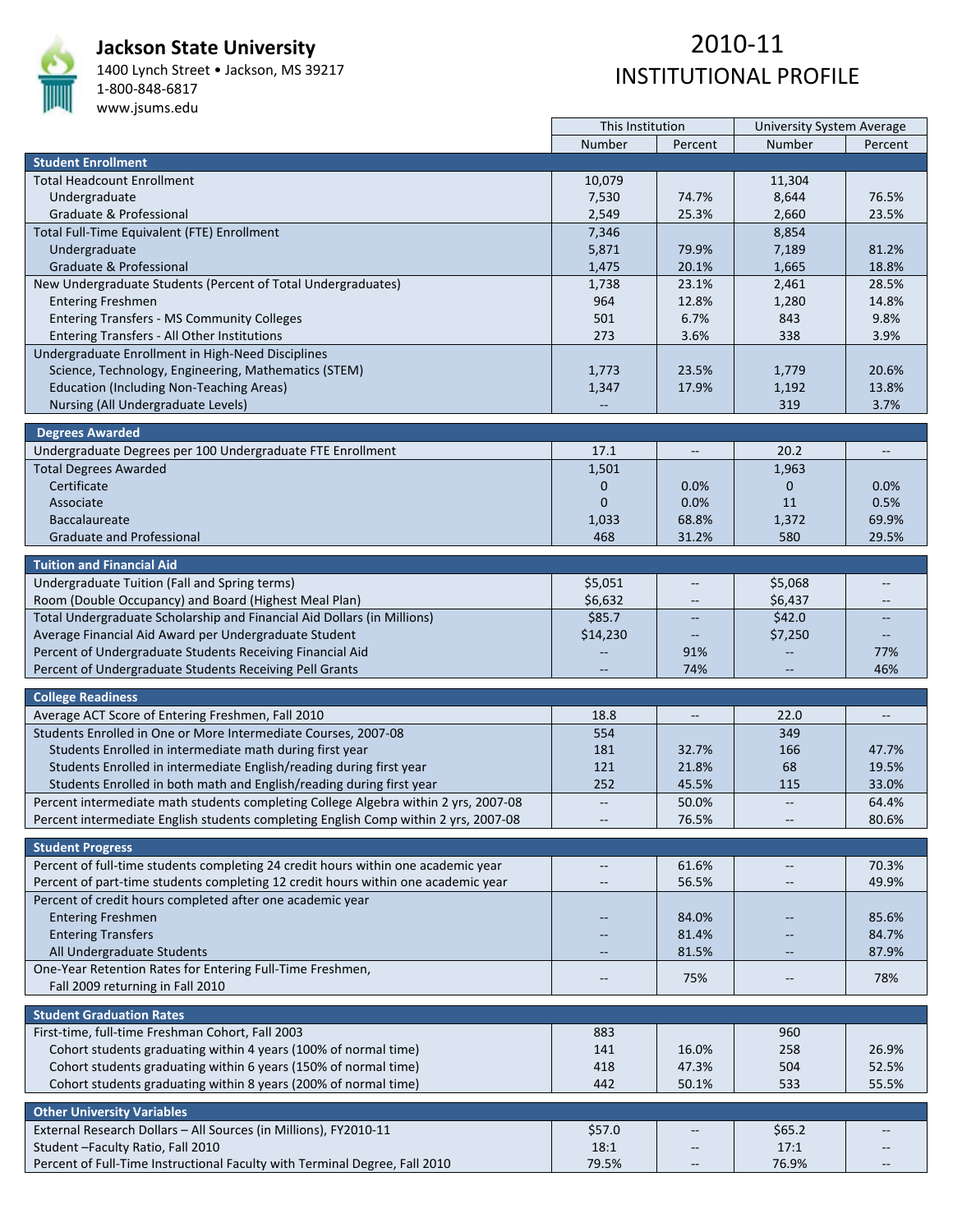

### **Mississippi State University**

P.O. Box 9700 • Mississippi State, MS 39762 1‐662‐325‐2224 www.msstate.edu

# 2010‐11 INSTITUTIONAL PROFILE

|                                                                                     | This Institution         |                          | University System Average |                                                     |  |
|-------------------------------------------------------------------------------------|--------------------------|--------------------------|---------------------------|-----------------------------------------------------|--|
|                                                                                     | Number                   | Percent                  | Number                    | Percent                                             |  |
| <b>Student Enrollment</b>                                                           |                          |                          |                           |                                                     |  |
| <b>Total Headcount Enrollment</b>                                                   | 22,403                   |                          | 11,304                    |                                                     |  |
| Undergraduate                                                                       | 17,153                   | 76.6%                    | 8,644                     | 76.5%                                               |  |
| Graduate & Professional                                                             | 5,250                    | 23.4%                    | 2,660                     | 23.5%                                               |  |
| Total Full-Time Equivalent (FTE) Enrollment                                         | 18,387                   |                          | 8,854                     |                                                     |  |
| Undergraduate                                                                       | 15,002                   | 81.6%                    | 7,189                     | 81.2%                                               |  |
| Graduate & Professional                                                             | 3,385                    | 18.4%                    | 1,665                     | 18.8%                                               |  |
| New Undergraduate Students (Percent of Total Undergraduates)                        | 5,045                    | 29.4%                    | 2,461                     | 28.5%                                               |  |
| <b>Entering Freshmen</b>                                                            | 2,768                    | 16.1%                    | 1,280                     | 14.8%                                               |  |
| <b>Entering Transfers - MS Community Colleges</b>                                   | 1,700                    | 9.9%                     | 843                       | 9.8%                                                |  |
| Entering Transfers - All Other Institutions                                         | 577                      | 3.4%                     | 338                       | 3.9%                                                |  |
| Undergraduate Enrollment in High-Need Disciplines                                   |                          |                          |                           |                                                     |  |
| Science, Technology, Engineering, Mathematics (STEM)                                |                          | 32.4%                    |                           | 20.6%                                               |  |
| <b>Education (Including Non-Teaching Areas)</b>                                     | 5,564                    |                          | 1,779                     | 13.8%                                               |  |
|                                                                                     | 2,987                    | 17.4%                    | 1,192                     |                                                     |  |
| Nursing (All Undergraduate Levels)                                                  |                          |                          | 319                       | 3.7%                                                |  |
| <b>Degrees Awarded</b>                                                              |                          |                          |                           |                                                     |  |
| Undergraduate Degrees per 100 Undergraduate FTE Enrollment                          | 20.2                     | $\overline{\phantom{a}}$ | 20.2                      | $\hspace{0.05cm} -\hspace{0.05cm} -\hspace{0.05cm}$ |  |
| <b>Total Degrees Awarded</b>                                                        | 3,854                    |                          | 1,963                     |                                                     |  |
| Certificate                                                                         | $\mathbf 0$              | $0.0\%$                  | 0                         | 0.0%                                                |  |
| Associate                                                                           | $\mathbf{0}$             | 0.0%                     | 11                        | 0.5%                                                |  |
| <b>Baccalaureate</b>                                                                | 2,759                    | 71.6%                    | 1,372                     | 69.9%                                               |  |
| <b>Graduate and Professional</b>                                                    | 1,095                    | 28.4%                    | 580                       | 29.5%                                               |  |
|                                                                                     |                          |                          |                           |                                                     |  |
| <b>Tuition and Financial Aid</b>                                                    |                          |                          |                           |                                                     |  |
| Undergraduate Tuition (Fall and Spring terms)                                       | \$5,461                  | $\overline{\phantom{a}}$ | \$5,068                   | $\overline{\phantom{a}}$                            |  |
| Room (Double Occupancy) and Board (Highest Meal Plan)                               | \$6,997                  |                          | \$6,437                   |                                                     |  |
| Total Undergraduate Scholarship and Financial Aid Dollars (in Millions)             | \$74.9                   |                          | \$42.0                    |                                                     |  |
| Average Financial Aid Award per Undergraduate Student                               | \$6,363                  | $\qquad \qquad -$        | \$7,250                   | $\qquad \qquad -$                                   |  |
| Percent of Undergraduate Students Receiving Financial Aid                           |                          | 76%                      |                           | 77%                                                 |  |
| Percent of Undergraduate Students Receiving Pell Grants                             |                          | 35%                      |                           | 46%                                                 |  |
|                                                                                     |                          |                          |                           |                                                     |  |
| <b>College Readiness</b>                                                            |                          |                          |                           |                                                     |  |
| Average ACT Score of Entering Freshmen, Fall 2010                                   | 23.4                     | $\overline{\phantom{m}}$ | 22.0                      | $\overline{\phantom{a}}$                            |  |
| Students Enrolled in One or More Intermediate Courses, 2007-08                      | 404                      |                          | 349                       |                                                     |  |
| Students Enrolled in intermediate math during first year                            | 223                      | 55.2%                    | 166                       | 47.7%                                               |  |
| Students Enrolled in intermediate English/reading during first year                 | 77                       | 19.1%                    | 68                        | 19.5%                                               |  |
| Students Enrolled in both math and English/reading during first year                | 104                      | 25.7%                    | 115                       | 33.0%                                               |  |
| Percent intermediate math students completing College Algebra within 2 yrs, 2007-08 | $\overline{\phantom{m}}$ | 79.3%                    | $\overline{\phantom{a}}$  | 64.4%                                               |  |
| Percent intermediate English students completing English Comp within 2 yrs, 2007-08 |                          | 83.0%                    |                           | 80.6%                                               |  |
|                                                                                     |                          |                          |                           |                                                     |  |
| <b>Student Progress</b>                                                             |                          |                          |                           |                                                     |  |
| Percent of full-time students completing 24 credit hours within one academic year   | $\overline{\phantom{m}}$ | 74.7%                    | $\overline{\phantom{m}}$  | 70.3%                                               |  |
| Percent of part-time students completing 12 credit hours within one academic year   | $\overline{\phantom{m}}$ | 56.2%                    | $\overline{\phantom{a}}$  | 49.9%                                               |  |
| Percent of credit hours completed after one academic year                           |                          |                          |                           |                                                     |  |
| <b>Entering Freshmen</b>                                                            |                          | 86.8%                    |                           | 85.6%                                               |  |
| <b>Entering Transfers</b>                                                           |                          | 88.7%                    |                           | 84.7%                                               |  |
| All Undergraduate Students                                                          | $\overline{\phantom{a}}$ | 91.9%                    | $\overline{\phantom{a}}$  | 87.9%                                               |  |
| One-Year Retention Rates for Entering Full-Time Freshmen,                           |                          |                          |                           |                                                     |  |
| Fall 2009 returning in Fall 2010                                                    | $\qquad \qquad -$        | 82%                      | $\overline{\phantom{m}}$  | 78%                                                 |  |
|                                                                                     |                          |                          |                           |                                                     |  |
| <b>Student Graduation Rates</b>                                                     |                          |                          |                           |                                                     |  |
| First-time, full-time Freshman Cohort, Fall 2003                                    | 1,658                    |                          | 960                       |                                                     |  |
| Cohort students graduating within 4 years (100% of normal time)                     | 509                      | 30.7%                    | 258                       | 26.9%                                               |  |
| Cohort students graduating within 6 years (150% of normal time)                     | 1,018                    | 61.4%                    | 504                       | 52.5%                                               |  |
| Cohort students graduating within 8 years (200% of normal time)                     | 1,066                    | 64.3%                    | 533                       | 55.5%                                               |  |
|                                                                                     |                          |                          |                           |                                                     |  |
| <b>Other University Variables</b>                                                   |                          |                          |                           |                                                     |  |
| External Research Dollars - All Sources (in Millions), FY2010-11                    | \$166.7                  | $\qquad \qquad -$        | \$65.2                    |                                                     |  |
| Student - Faculty Ratio, Fall 2010                                                  | 20:1                     |                          | 17:1                      |                                                     |  |
| Percent of Full-Time Instructional Faculty with Terminal Degree, Fall 2010          | 79.8%                    |                          | 76.9%                     | $\overline{\phantom{a}}$                            |  |

 $\mathbf{r}$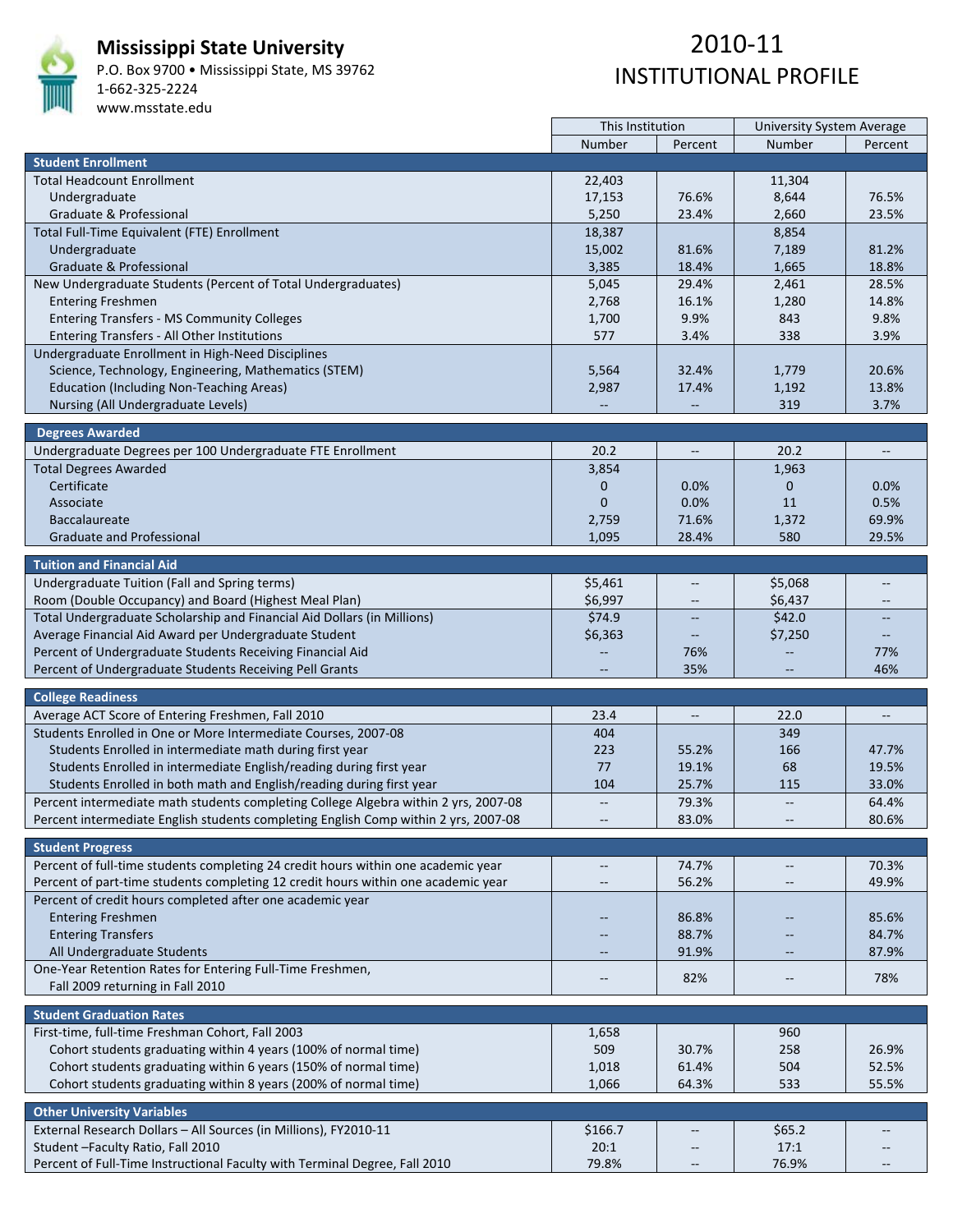

#### **Mississippi University for Women**

P.O. Box W‐1613 • Columbus, MS 39701 1‐877‐462‐8439 www.muw.edu

|                                                                                     | This Institution         |                          | <b>University System Average</b> |                          |  |
|-------------------------------------------------------------------------------------|--------------------------|--------------------------|----------------------------------|--------------------------|--|
|                                                                                     | Number                   | Percent                  | Number                           | Percent                  |  |
| <b>Student Enrollment</b>                                                           |                          |                          |                                  |                          |  |
| <b>Total Headcount Enrollment</b>                                                   | 3,289                    |                          | 11,304                           |                          |  |
| Undergraduate                                                                       | 2,985                    | 90.8%                    | 8,644                            | 76.5%                    |  |
| Graduate & Professional                                                             | 304                      | 9.2%                     | 2,660                            | 23.5%                    |  |
| Total Full-Time Equivalent (FTE) Enrollment                                         | 2,552                    |                          | 8,854                            |                          |  |
| Undergraduate                                                                       | 2,370                    | 92.9%                    | 7,189                            | 81.2%                    |  |
| Graduate & Professional                                                             | 182                      | 7.1%                     | 1,665                            | 18.8%                    |  |
| New Undergraduate Students (Percent of Total Undergraduates)                        | 892                      | 29.9%                    | 2,461                            | 28.5%                    |  |
| <b>Entering Freshmen</b>                                                            | 207                      | 6.9%                     | 1,280                            | 14.8%                    |  |
| <b>Entering Transfers - MS Community Colleges</b>                                   | 498                      | 16.7%                    | 843                              | 9.8%                     |  |
| Entering Transfers - All Other Institutions                                         | 187                      | 6.3%                     | 338                              | 3.9%                     |  |
|                                                                                     |                          |                          |                                  |                          |  |
| Undergraduate Enrollment in High-Need Disciplines                                   |                          |                          |                                  | 20.6%                    |  |
| Science, Technology, Engineering, Mathematics (STEM)                                | 116                      | 3.9%                     | 1,779                            |                          |  |
| <b>Education (Including Non-Teaching Areas)</b>                                     | 284                      | 9.5%                     | 1,192                            | 13.8%                    |  |
| Nursing (All Undergraduate Levels)                                                  | 788                      | 26.4%                    | 319                              | 3.7%                     |  |
| <b>Degrees Awarded</b>                                                              |                          |                          |                                  |                          |  |
| Undergraduate Degrees per 100 Undergraduate FTE Enrollment                          | 24.3                     | $\overline{\phantom{a}}$ | 20.2                             | $\overline{\phantom{a}}$ |  |
| <b>Total Degrees Awarded</b>                                                        | 607                      |                          | 1,963                            |                          |  |
| Certificate                                                                         | $\mathbf{0}$             |                          |                                  |                          |  |
|                                                                                     |                          | 0.0%                     | $\mathbf{0}$                     | 0.0%                     |  |
| Associate                                                                           | 54                       | 8.9%                     | 11                               | 0.5%                     |  |
| <b>Baccalaureate</b>                                                                | 460                      | 75.8%                    | 1,372                            | 69.9%                    |  |
| Graduate and Professional                                                           | 93                       | 15.3%                    | 580                              | 29.5%                    |  |
| <b>Tuition and Financial Aid</b>                                                    |                          |                          |                                  |                          |  |
| Undergraduate Tuition (Fall and Spring terms)                                       | \$4,644                  | $\overline{\phantom{m}}$ | \$5,068                          |                          |  |
| Room (Double Occupancy) and Board (Highest Meal Plan)                               | \$5,560                  |                          | \$6,437                          |                          |  |
| Total Undergraduate Scholarship and Financial Aid Dollars (in Millions)             | \$12.8                   |                          | \$42.0                           |                          |  |
|                                                                                     |                          |                          |                                  |                          |  |
| Average Financial Aid Award per Undergraduate Student                               | \$6,227                  | $\qquad \qquad -$        | \$7,250                          |                          |  |
| Percent of Undergraduate Students Receiving Financial Aid                           |                          | 86%<br>56%               |                                  | 77%                      |  |
| Percent of Undergraduate Students Receiving Pell Grants                             |                          |                          |                                  | 46%                      |  |
| <b>College Readiness</b>                                                            |                          |                          |                                  |                          |  |
| Average ACT Score of Entering Freshmen, Fall 2010                                   | 22.1                     | $\overline{\phantom{m}}$ | 22.0                             | $\overline{a}$           |  |
| Students Enrolled in One or More Intermediate Courses, 2007-08                      | 104                      |                          | 349                              |                          |  |
| Students Enrolled in intermediate math during first year                            | 43                       | 41.3%                    | 166                              | 47.7%                    |  |
| Students Enrolled in intermediate English/reading during first year                 | 26                       | 25.0%                    | 68                               | 19.5%                    |  |
| Students Enrolled in both math and English/reading during first year                | 35                       | 33.7%                    | 115                              | 33.0%                    |  |
| Percent intermediate math students completing College Algebra within 2 yrs, 2007-08 | $\overline{a}$           | 57.7%                    | $\overline{\phantom{a}}$         | 64.4%                    |  |
| Percent intermediate English students completing English Comp within 2 yrs, 2007-08 |                          | 73.3%                    |                                  | 80.6%                    |  |
|                                                                                     |                          |                          |                                  |                          |  |
| <b>Student Progress</b>                                                             |                          |                          |                                  |                          |  |
| Percent of full-time students completing 24 credit hours within one academic year   | $\overline{\phantom{m}}$ | 74.1%                    | $\overline{\phantom{m}}$         | 70.3%                    |  |
| Percent of part-time students completing 12 credit hours within one academic year   | $\qquad \qquad -$        | 44.3%                    | $\overline{\phantom{m}}$         | 49.9%                    |  |
| Percent of credit hours completed after one academic year                           |                          |                          |                                  |                          |  |
| <b>Entering Freshmen</b>                                                            |                          | 81.3%                    |                                  | 85.6%                    |  |
| <b>Entering Transfers</b>                                                           |                          | 83.0%                    |                                  | 84.7%                    |  |
| All Undergraduate Students                                                          | $-$                      | 86.7%                    | $\overline{\phantom{a}}$         | 87.9%                    |  |
|                                                                                     |                          |                          |                                  |                          |  |
| One-Year Retention Rates for Entering Full-Time Freshmen,                           | $\qquad \qquad -$        | 75%                      | $-\!$                            | 78%                      |  |
| Fall 2009 returning in Fall 2010                                                    |                          |                          |                                  |                          |  |
| <b>Student Graduation Rates</b>                                                     |                          |                          |                                  |                          |  |
| First-time, full-time Freshman Cohort, Fall 2003                                    | 190                      |                          | 960                              |                          |  |
| Cohort students graduating within 4 years (100% of normal time)                     | 48                       | 25.3%                    | 258                              | 26.9%                    |  |
| Cohort students graduating within 6 years (150% of normal time)                     | 77                       | 40.5%                    | 504                              | 52.5%                    |  |
| Cohort students graduating within 8 years (200% of normal time)                     | 80                       | 42.1%                    | 533                              | 55.5%                    |  |
|                                                                                     |                          |                          |                                  |                          |  |
| <b>Other University Variables</b>                                                   |                          |                          |                                  |                          |  |
| External Research Dollars - All Sources (in Millions), FY2010-11                    | \$6.7                    | $\overline{\phantom{a}}$ | \$65.2                           |                          |  |
| Student-Faculty Ratio, Fall 2010                                                    | 14:1                     |                          | 17:1                             |                          |  |
| Percent of Full-Time Instructional Faculty with Terminal Degree, Fall 2010          | 60.6%                    |                          | 76.9%                            |                          |  |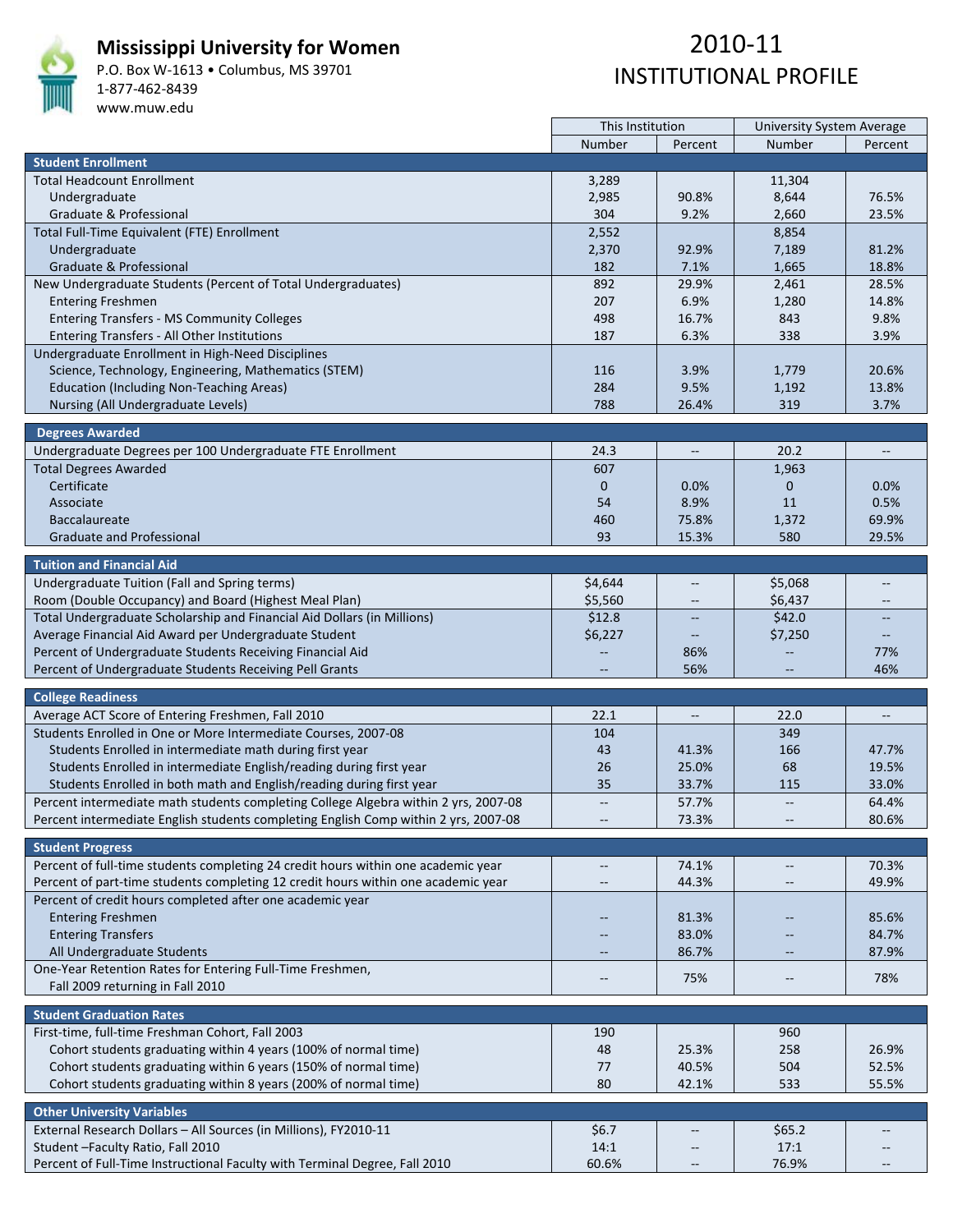

### **Mississippi Valley State University**

14000 Highway 82 West • Itta Bena, MS 38941 1‐800‐844‐6885 www.mvsu.edu

|                                                                                     | This Institution  |                          | <b>University System Average</b> |                                   |  |
|-------------------------------------------------------------------------------------|-------------------|--------------------------|----------------------------------|-----------------------------------|--|
|                                                                                     | Number            | Percent                  | Number                           | Percent                           |  |
| <b>Student Enrollment</b>                                                           |                   |                          |                                  |                                   |  |
| <b>Total Headcount Enrollment</b>                                                   | 3,128             |                          | 11,304                           |                                   |  |
| Undergraduate                                                                       | 2,638             | 84.3%                    | 8,644                            | 76.5%                             |  |
| Graduate & Professional                                                             | 490               | 15.7%                    | 2,660                            | 23.5%                             |  |
| Total Full-Time Equivalent (FTE) Enrollment                                         | 2,439             |                          | 8,854                            |                                   |  |
|                                                                                     |                   | 88.0%                    |                                  | 81.2%                             |  |
| Undergraduate<br>Graduate & Professional                                            | 2,147<br>292      |                          | 7,189                            |                                   |  |
|                                                                                     |                   | 12.0%                    | 1,665                            | 18.8%                             |  |
| New Undergraduate Students (Percent of Total Undergraduates)                        | 706               | 26.8%                    | 2,461                            | 28.5%                             |  |
| <b>Entering Freshmen</b>                                                            | 460               | 17.4%                    | 1,280                            | 14.8%                             |  |
| <b>Entering Transfers - MS Community Colleges</b>                                   | 163               | 6.2%                     | 843                              | 9.8%                              |  |
| Entering Transfers - All Other Institutions                                         | 83                | 3.1%                     | 338                              | 3.9%                              |  |
| Undergraduate Enrollment in High-Need Disciplines                                   |                   |                          |                                  |                                   |  |
| Science, Technology, Engineering, Mathematics (STEM)                                | 468               | 17.7%                    | 1,779                            | 20.6%                             |  |
| <b>Education (Including Non-Teaching Areas)</b>                                     | 751               | 28.5%                    | 1,192                            | 13.8%                             |  |
| Nursing (All Undergraduate Levels)                                                  |                   |                          | 319                              | 3.7%                              |  |
|                                                                                     |                   |                          |                                  |                                   |  |
| <b>Degrees Awarded</b>                                                              |                   |                          |                                  |                                   |  |
| Undergraduate Degrees per 100 Undergraduate FTE Enrollment                          | 12.7              | $\overline{\phantom{a}}$ | 20.2                             | $\hspace{0.05cm} \dashrightarrow$ |  |
| <b>Total Degrees Awarded</b>                                                        | 407               |                          | 1,963                            |                                   |  |
| Certificate                                                                         | $\boldsymbol{0}$  | 0.0%                     | $\mathbf 0$                      | 0.0%                              |  |
| Associate                                                                           | $\mathbf{0}$      | 0.0%                     | 11                               | 0.5%                              |  |
| <b>Baccalaureate</b>                                                                | 305               | 74.9%                    | 1,372                            | 69.9%                             |  |
| <b>Graduate and Professional</b>                                                    | 102               | 25.1%                    | 580                              | 29.5%                             |  |
|                                                                                     |                   |                          |                                  |                                   |  |
| <b>Tuition and Financial Aid</b>                                                    |                   |                          |                                  |                                   |  |
| Undergraduate Tuition (Fall and Spring terms)                                       | \$4,781           | $\overline{\phantom{m}}$ | \$5,068                          | $-$                               |  |
| Room (Double Occupancy) and Board (Highest Meal Plan)                               | \$5,537           |                          | \$6,437                          |                                   |  |
| Total Undergraduate Scholarship and Financial Aid Dollars (in Millions)             | \$13.2            |                          | \$42.0                           | $\overline{a}$                    |  |
| Average Financial Aid Award per Undergraduate Student                               | \$6,623           |                          | \$7,250                          |                                   |  |
| Percent of Undergraduate Students Receiving Financial Aid                           |                   | 90%                      |                                  | 77%                               |  |
| Percent of Undergraduate Students Receiving Pell Grants                             |                   | 82%                      |                                  | 46%                               |  |
| <b>College Readiness</b>                                                            |                   |                          |                                  |                                   |  |
|                                                                                     |                   |                          |                                  |                                   |  |
| Average ACT Score of Entering Freshmen, Fall 2010                                   | 17.2              |                          | 22.0                             |                                   |  |
| Students Enrolled in One or More Intermediate Courses, 2007-08                      | 361               |                          | 349                              |                                   |  |
| Students Enrolled in intermediate math during first year                            | 101               | 28.0%                    | 166                              | 47.7%                             |  |
| Students Enrolled in intermediate English/reading during first year                 | 71                | 19.7%                    | 68                               | 19.5%                             |  |
| Students Enrolled in both math and English/reading during first year                | 189               | 52.4%                    | 115                              | 33.0%                             |  |
| Percent intermediate math students completing College Algebra within 2 yrs, 2007-08 | $---$             | 52.5%                    | $\overline{\phantom{m}}$         | 64.4%                             |  |
| Percent intermediate English students completing English Comp within 2 yrs, 2007-08 |                   | 71.6%                    |                                  | 80.6%                             |  |
|                                                                                     |                   |                          |                                  |                                   |  |
| <b>Student Progress</b>                                                             |                   |                          |                                  |                                   |  |
| Percent of full-time students completing 24 credit hours within one academic year   | $- -$             | 58.4%                    | $\overline{\phantom{a}}$         | 70.3%                             |  |
| Percent of part-time students completing 12 credit hours within one academic year   |                   | 46.8%                    |                                  | 49.9%                             |  |
| Percent of credit hours completed after one academic year                           |                   |                          |                                  |                                   |  |
| <b>Entering Freshmen</b>                                                            |                   | 78.0%                    |                                  | 85.6%                             |  |
| <b>Entering Transfers</b>                                                           |                   | 77.9%                    |                                  | 84.7%                             |  |
| All Undergraduate Students                                                          | $\qquad \qquad -$ | 79.7%                    | $\overline{\phantom{a}}$         | 87.9%                             |  |
| One-Year Retention Rates for Entering Full-Time Freshmen,                           | --                | 53%                      | --                               | 78%                               |  |
| Fall 2009 returning in Fall 2010                                                    |                   |                          |                                  |                                   |  |
| <b>Student Graduation Rates</b>                                                     |                   |                          |                                  |                                   |  |
| First-time, full-time Freshman Cohort, Fall 2003                                    | 325               |                          | 960                              |                                   |  |
| Cohort students graduating within 4 years (100% of normal time)                     | 57                | 17.5%                    | 258                              | 26.9%                             |  |
|                                                                                     |                   |                          |                                  |                                   |  |
| Cohort students graduating within 6 years (150% of normal time)                     | 114               | 35.1%                    | 504                              | 52.5%                             |  |
| Cohort students graduating within 8 years (200% of normal time)                     | 128               | 39.4%                    | 533                              | 55.5%                             |  |
| <b>Other University Variables</b>                                                   |                   |                          |                                  |                                   |  |
| External Research Dollars - All Sources (in Millions), FY2010-11                    | \$12.3            |                          | \$65.2                           |                                   |  |
| Student-Faculty Ratio, Fall 2010                                                    | 15:1              | $\qquad \qquad -$        | 17:1                             |                                   |  |
| Percent of Full-Time Instructional Faculty with Terminal Degree, Fall 2010          | 64.5%             |                          | 76.9%                            |                                   |  |
|                                                                                     |                   |                          |                                  |                                   |  |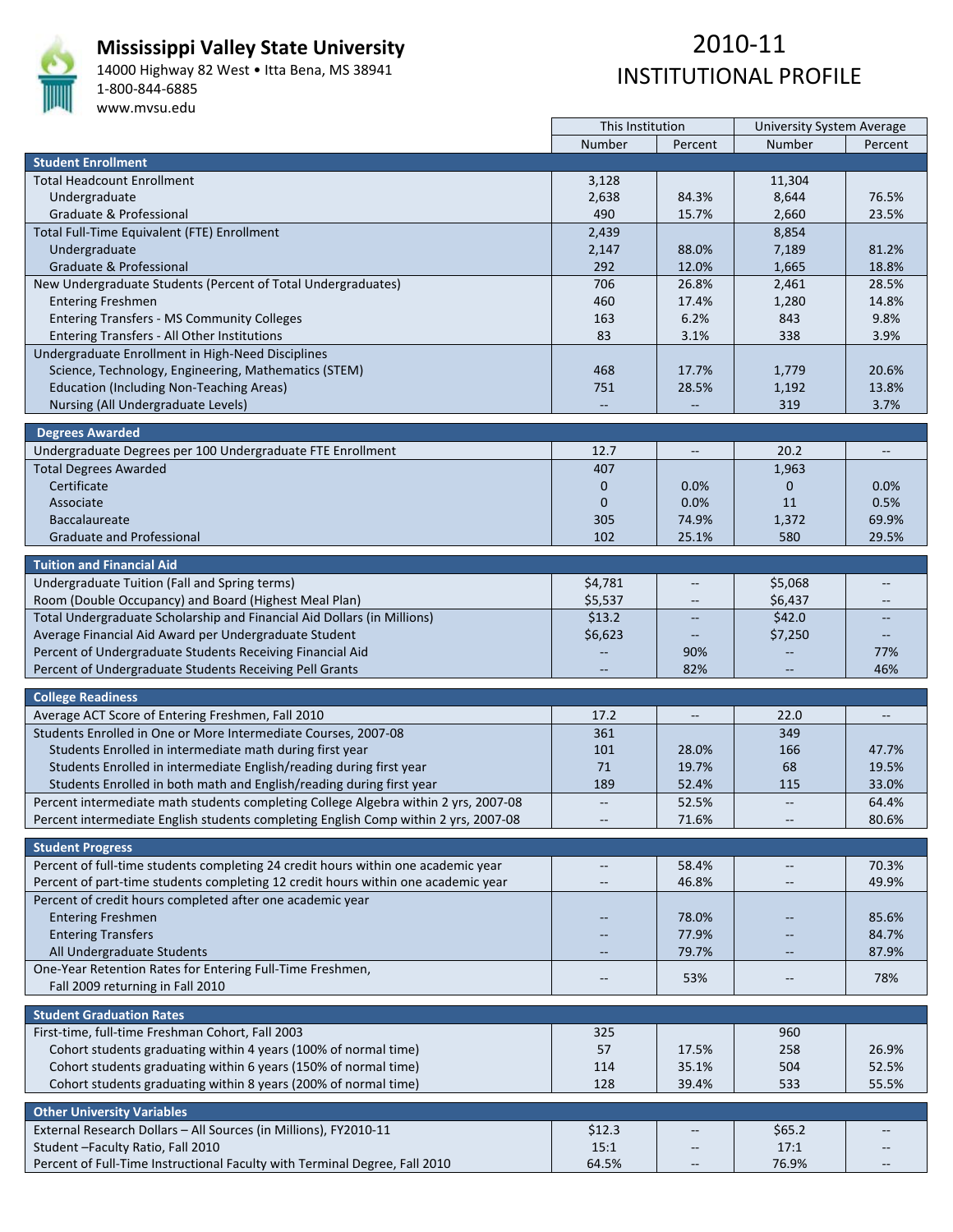

### **University of Mississippi**

P.O. Box 1848 • University, MS 38677 1‐800‐653‐6477

www.olemiss.edu

## 2010‐11 INSTITUTIONAL PROFILE

|                                                                                     | This Institution         |                          | <b>University System Average</b> |                                   |
|-------------------------------------------------------------------------------------|--------------------------|--------------------------|----------------------------------|-----------------------------------|
|                                                                                     | Number                   | Percent                  | Number                           | Percent                           |
| <b>Student Enrollment</b>                                                           |                          |                          |                                  |                                   |
| Total Headcount Enrollment *                                                        | 22,939                   |                          | 11,304                           |                                   |
| Undergraduate                                                                       | 17,427                   | 76.0%                    | 8,644                            | 76.5%                             |
| Graduate & Professional                                                             | 5,512                    | 24.0%                    | 2,660                            | 23.5%                             |
| Total Full-Time Equivalent (FTE) Enrollment *                                       | 19,165                   |                          | 8,854                            |                                   |
| Undergraduate                                                                       | 14,992                   | 78.2%                    | 7,189                            | 81.2%                             |
| Graduate & Professional                                                             | 4,173                    | 21.8%                    | 1,665                            | 18.8%                             |
| New Undergraduate Students (Percent of Total Undergraduates) *                      | 5,086                    | 29.2%                    | 2,461                            | 28.5%                             |
| <b>Entering Freshmen</b>                                                            | 3,167                    | 18.2%                    | 1,280                            | 14.8%                             |
| <b>Entering Transfers - MS Community Colleges</b>                                   | 1,341                    | 7.7%                     | 843                              | 9.8%                              |
| Entering Transfers - All Other Institutions                                         | 578                      | 3.3%                     | 338                              | 3.9%                              |
| Undergraduate Enrollment in High-Need Disciplines *                                 |                          |                          |                                  |                                   |
| Science, Technology, Engineering, Mathematics (STEM)                                | 2,449                    | 14.1%                    | 1,779                            | 20.6%                             |
| <b>Education (Including Non-Teaching Areas)</b>                                     | 1,352                    | 7.8%                     | 1,192                            | 13.8%                             |
| Nursing (All Undergraduate Levels)                                                  | 241                      | 1.4%                     | 319                              | 3.7%                              |
|                                                                                     |                          |                          |                                  |                                   |
| <b>Degrees Awarded</b>                                                              |                          |                          |                                  |                                   |
| Undergraduate Degrees per 100 Undergraduate FTE Enrollment *                        | 22.6                     | $\overline{\phantom{a}}$ | 20.2                             | $\hspace{0.05cm} \dashrightarrow$ |
| Total Degrees Awarded *                                                             | 4,546                    |                          | 1,963                            |                                   |
| Certificate                                                                         | $\overline{2}$           | 0.0%                     | 0                                | 0.0%                              |
| Associate                                                                           | $\mathbf{0}$             | 0.0%                     | 11                               | 0.5%                              |
| <b>Baccalaureate</b>                                                                | 3,129                    | 68.8%                    | 1,372                            | 69.9%                             |
| <b>Graduate and Professional</b>                                                    | 1,415                    | 31.1%                    | 580                              | 29.5%                             |
| <b>Tuition and Financial Aid</b>                                                    |                          |                          |                                  |                                   |
| Undergraduate Tuition (Fall and Spring terms)                                       | \$5,439                  |                          | \$5,068                          | $\qquad \qquad -$                 |
| Room (Double Occupancy) and Board (Highest Meal Plan)                               | \$7,338                  |                          | \$6,437                          |                                   |
| Total Undergraduate Scholarship and Financial Aid Dollars (in Millions) *           | \$64.6                   |                          | \$42.0                           |                                   |
| Average Financial Aid Award per Undergraduate Student *                             | \$6,504                  | $\qquad \qquad -$        | \$7,250                          | $\qquad \qquad -$                 |
| Percent of Undergraduate Students Receiving Financial Aid *                         |                          | 68%                      |                                  | 77%                               |
| Percent of Undergraduate Students Receiving Pell Grants *                           |                          | 31%                      |                                  | 46%                               |
|                                                                                     |                          |                          |                                  |                                   |
| <b>College Readiness</b>                                                            |                          |                          |                                  |                                   |
| Average ACT Score of Entering Freshmen, Fall 2010                                   | 23.3                     | $\overline{\phantom{a}}$ | 22.0                             | $\overline{\phantom{a}}$          |
| Students Enrolled in One or More Intermediate Courses, 2007-08                      | 268                      |                          | 349                              |                                   |
| Students Enrolled in intermediate math during first year                            | 124                      | 46.3%                    | 166                              | 47.7%                             |
| Students Enrolled in intermediate English/reading during first year                 | 109                      | 40.7%                    | 68                               | 19.5%                             |
| Students Enrolled in both math and English/reading during first year                | 35                       | 13.1%                    | 115                              | 33.0%                             |
| Percent intermediate math students completing College Algebra within 2 yrs, 2007-08 | $\overline{\phantom{m}}$ | 83.4%                    | $\overline{\phantom{a}}$         | 64.4%                             |
| Percent intermediate English students completing English Comp within 2 yrs, 2007-08 |                          | 71.2%                    |                                  | 80.6%                             |
|                                                                                     |                          |                          |                                  |                                   |
| <b>Student Progress</b>                                                             |                          |                          |                                  |                                   |
| Percent of full-time students completing 24 credit hours within one academic year   | $\overline{\phantom{a}}$ | 76.6%                    | $\overline{\phantom{m}}$         | 70.3%                             |
| Percent of part-time students completing 12 credit hours within one academic year   | $\overline{\phantom{m}}$ | 48.6%                    | $\overline{\phantom{m}}$         | 49.9%                             |
| Percent of credit hours completed after one academic year                           |                          |                          |                                  |                                   |
| <b>Entering Freshmen</b>                                                            |                          | 90.7%                    |                                  | 85.6%                             |
| <b>Entering Transfers</b>                                                           |                          | 86.0%                    |                                  | 84.7%                             |
| All Undergraduate Students                                                          | $\overline{\phantom{a}}$ | 91.1%                    |                                  | 87.9%                             |
| One-Year Retention Rates for Entering Full-Time Freshmen,                           | $\overline{\phantom{m}}$ | 83%                      | $\qquad \qquad -$                | 78%                               |
| Fall 2009 returning in Fall 2010                                                    |                          |                          |                                  |                                   |
| <b>Student Graduation Rates</b>                                                     |                          |                          |                                  |                                   |
| First-time, full-time Freshman Cohort, Fall 2003                                    | 2,377                    |                          | 960                              |                                   |
| Cohort students graduating within 4 years (100% of normal time)                     | 851                      | 35.8%                    | 258                              | 26.9%                             |
| Cohort students graduating within 6 years (150% of normal time)                     | 1,437                    | 60.5%                    | 504                              | 52.5%                             |
| Cohort students graduating within 8 years (200% of normal time)                     | 1,502                    | 63.2%                    | 533                              | 55.5%                             |
|                                                                                     |                          |                          |                                  |                                   |
| <b>Other University Variables</b>                                                   |                          |                          |                                  |                                   |
| External Research Dollars - All Sources (in Millions), FY2010-11 *                  | \$163.9                  |                          | \$65.2                           |                                   |
| Student-Faculty Ratio, Fall 2010                                                    | 18:1                     |                          | 17:1                             |                                   |
| Percent of Full-Time Instructional Faculty with Terminal Degree, Fall 2010          | 82.1%                    |                          | 76.9%                            |                                   |

\*figures include University of Mississippi Medical Center.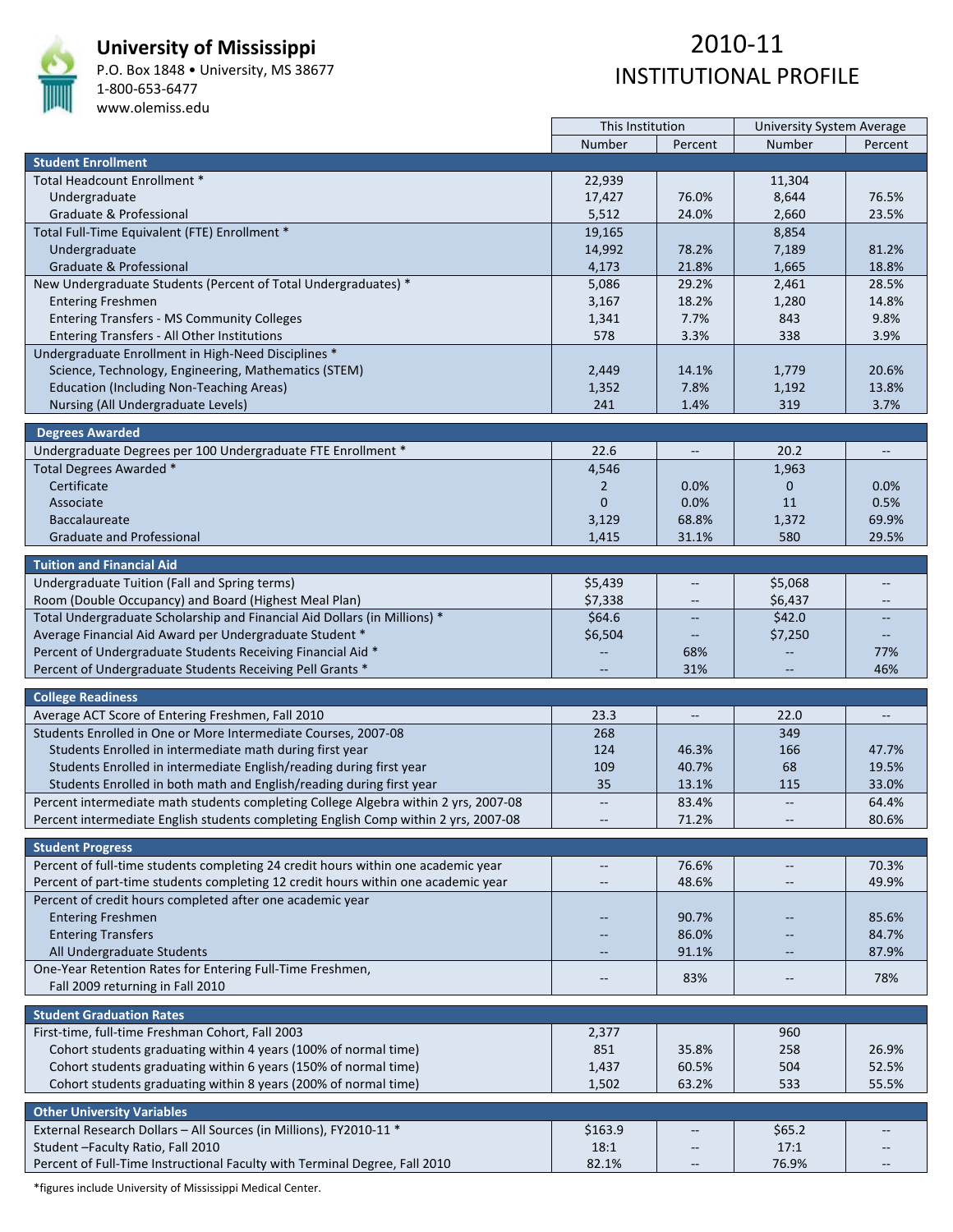

**University of Southern Mississippi**

118 College Drive • Hattiesburg, MS 39406 1‐601‐266‐1000 www.usm.edu

|                                                                                     | This Institution         |                          | University System Average |                          |  |
|-------------------------------------------------------------------------------------|--------------------------|--------------------------|---------------------------|--------------------------|--|
|                                                                                     | Number                   | Percent                  | <b>Number</b>             | Percent                  |  |
| <b>Student Enrollment</b>                                                           |                          |                          |                           |                          |  |
| <b>Total Headcount Enrollment</b>                                                   | 18,973                   |                          | 11,304                    |                          |  |
| Undergraduate                                                                       | 15,110                   | 79.6%                    | 8,644                     | 76.5%                    |  |
| Graduate & Professional                                                             | 3,863                    | 20.4%                    | 2,660                     | 23.5%                    |  |
| Total Full-Time Equivalent (FTE) Enrollment                                         | 13,926                   |                          | 8,854                     |                          |  |
| Undergraduate                                                                       | 11,481                   | 82.4%                    | 7,189                     | 81.2%                    |  |
| Graduate & Professional                                                             | 2,445                    | 17.6%                    | 1,665                     | 18.8%                    |  |
| New Undergraduate Students (Percent of Total Undergraduates)                        | 4,219                    | 27.9%                    | 2,461                     | 28.5%                    |  |
| <b>Entering Freshmen</b>                                                            | 1,657                    | 11.0%                    | 1,280                     | 14.8%                    |  |
| <b>Entering Transfers - MS Community Colleges</b>                                   | 1,909                    | 12.6%                    | 843                       | 9.8%                     |  |
| Entering Transfers - All Other Institutions                                         | 653                      | 4.3%                     | 338                       | 3.9%                     |  |
| Undergraduate Enrollment in High-Need Disciplines                                   |                          |                          |                           |                          |  |
| Science, Technology, Engineering, Mathematics (STEM)                                | 2,716                    | 18.0%                    | 1,779                     | 20.6%                    |  |
| <b>Education (Including Non-Teaching Areas)</b>                                     | 2,009                    | 13.3%                    | 1,192                     | 13.8%                    |  |
| Nursing (All Undergraduate Levels)                                                  | 1,276                    | 8.4%                     | 319                       | 3.7%                     |  |
|                                                                                     |                          |                          |                           |                          |  |
| <b>Degrees Awarded</b>                                                              |                          |                          |                           |                          |  |
| Undergraduate Degrees per 100 Undergraduate FTE Enrollment                          | 21.2                     | $\qquad \qquad \cdots$   | 20.2                      | $\overline{\phantom{a}}$ |  |
| <b>Total Degrees Awarded</b>                                                        | 3,272                    |                          | 1,963                     |                          |  |
| Certificate                                                                         | $\mathbf 0$              | $0.0\%$                  | $\mathbf{0}$              | 0.0%                     |  |
| Associate                                                                           | $\mathbf{0}$             | 0.0%                     | 11                        | 0.5%                     |  |
| <b>Baccalaureate</b>                                                                | 2,361                    | 72.2%                    | 1,372                     | 69.9%                    |  |
| <b>Graduate and Professional</b>                                                    | 911                      | 27.8%                    | 580                       | 29.5%                    |  |
|                                                                                     |                          |                          |                           |                          |  |
| <b>Tuition and Financial Aid</b>                                                    |                          |                          |                           |                          |  |
| Undergraduate Tuition (Fall and Spring terms)                                       | \$5,453                  | $\overline{\phantom{a}}$ | \$5,068                   |                          |  |
| Room (Double Occupancy) and Board (Highest Meal Plan)                               | \$6,568                  |                          | \$6,437                   |                          |  |
| Total Undergraduate Scholarship and Financial Aid Dollars (in Millions)             | \$51.9                   |                          | \$42.0                    |                          |  |
| Average Financial Aid Award per Undergraduate Student                               | \$5,339                  | $\overline{\phantom{a}}$ | \$7,250                   |                          |  |
| Percent of Undergraduate Students Receiving Financial Aid                           |                          | 76%                      |                           | 77%                      |  |
| Percent of Undergraduate Students Receiving Pell Grants                             |                          | 49%                      |                           | 46%                      |  |
| <b>College Readiness</b>                                                            |                          |                          |                           |                          |  |
| Average ACT Score of Entering Freshmen, Fall 2010                                   | 21.6                     | $\overline{\phantom{a}}$ | 22.0                      | $\overline{\phantom{a}}$ |  |
| Students Enrolled in One or More Intermediate Courses, 2007-08                      | 662                      |                          | 349                       |                          |  |
| Students Enrolled in intermediate math during first year                            | 469                      | 70.8%                    | 166                       | 47.7%                    |  |
| Students Enrolled in intermediate English/reading during first year                 | 42                       | 6.3%                     | 68                        | 19.5%                    |  |
| Students Enrolled in both math and English/reading during first year                | 151                      | 22.8%                    | 115                       | 33.0%                    |  |
| Percent intermediate math students completing College Algebra within 2 yrs, 2007-08 | $\overline{\phantom{m}}$ | 68.3%                    |                           | 64.4%                    |  |
| Percent intermediate English students completing English Comp within 2 yrs, 2007-08 |                          | 91.2%                    |                           | 80.6%                    |  |
|                                                                                     |                          |                          |                           |                          |  |
| <b>Student Progress</b>                                                             |                          |                          |                           |                          |  |
| Percent of full-time students completing 24 credit hours within one academic year   | $\overline{\phantom{m}}$ | 64.7%                    | $\overline{\phantom{m}}$  | 70.3%                    |  |
| Percent of part-time students completing 12 credit hours within one academic year   | $\overline{\phantom{m}}$ | 52.0%                    | $\overline{\phantom{m}}$  | 49.9%                    |  |
| Percent of credit hours completed after one academic year                           |                          |                          |                           |                          |  |
| <b>Entering Freshmen</b>                                                            |                          | 84.5%                    |                           | 85.6%                    |  |
| <b>Entering Transfers</b>                                                           |                          | 84.5%                    |                           | 84.7%                    |  |
| All Undergraduate Students                                                          | $\qquad \qquad -$        | 87.4%                    | $\qquad \qquad -$         | 87.9%                    |  |
| One-Year Retention Rates for Entering Full-Time Freshmen,                           |                          |                          |                           |                          |  |
| Fall 2009 returning in Fall 2010                                                    | $\qquad \qquad -$        | 77%                      | $-\!$                     | 78%                      |  |
|                                                                                     |                          |                          |                           |                          |  |
| <b>Student Graduation Rates</b>                                                     |                          |                          |                           |                          |  |
| First-time, full-time Freshman Cohort, Fall 2003                                    | 1,426                    |                          | 960                       |                          |  |
| Cohort students graduating within 4 years (100% of normal time)                     | 294                      | 20.6%                    | 258                       | 26.9%                    |  |
| Cohort students graduating within 6 years (150% of normal time)                     | 635                      | 44.5%                    | 504                       | 52.5%                    |  |
| Cohort students graduating within 8 years (200% of normal time)                     | 698                      | 48.9%                    | 533                       | 55.5%                    |  |
|                                                                                     |                          |                          |                           |                          |  |
| <b>Other University Variables</b>                                                   |                          |                          |                           |                          |  |
| External Research Dollars - All Sources (in Millions), FY2010-11                    | \$77.7                   |                          | \$65.2                    |                          |  |
| Student-Faculty Ratio, Fall 2010                                                    | 17:1                     |                          | 17:1                      |                          |  |
| Percent of Full-Time Instructional Faculty with Terminal Degree, Fall 2010          | 77.1%                    |                          | 76.9%                     |                          |  |